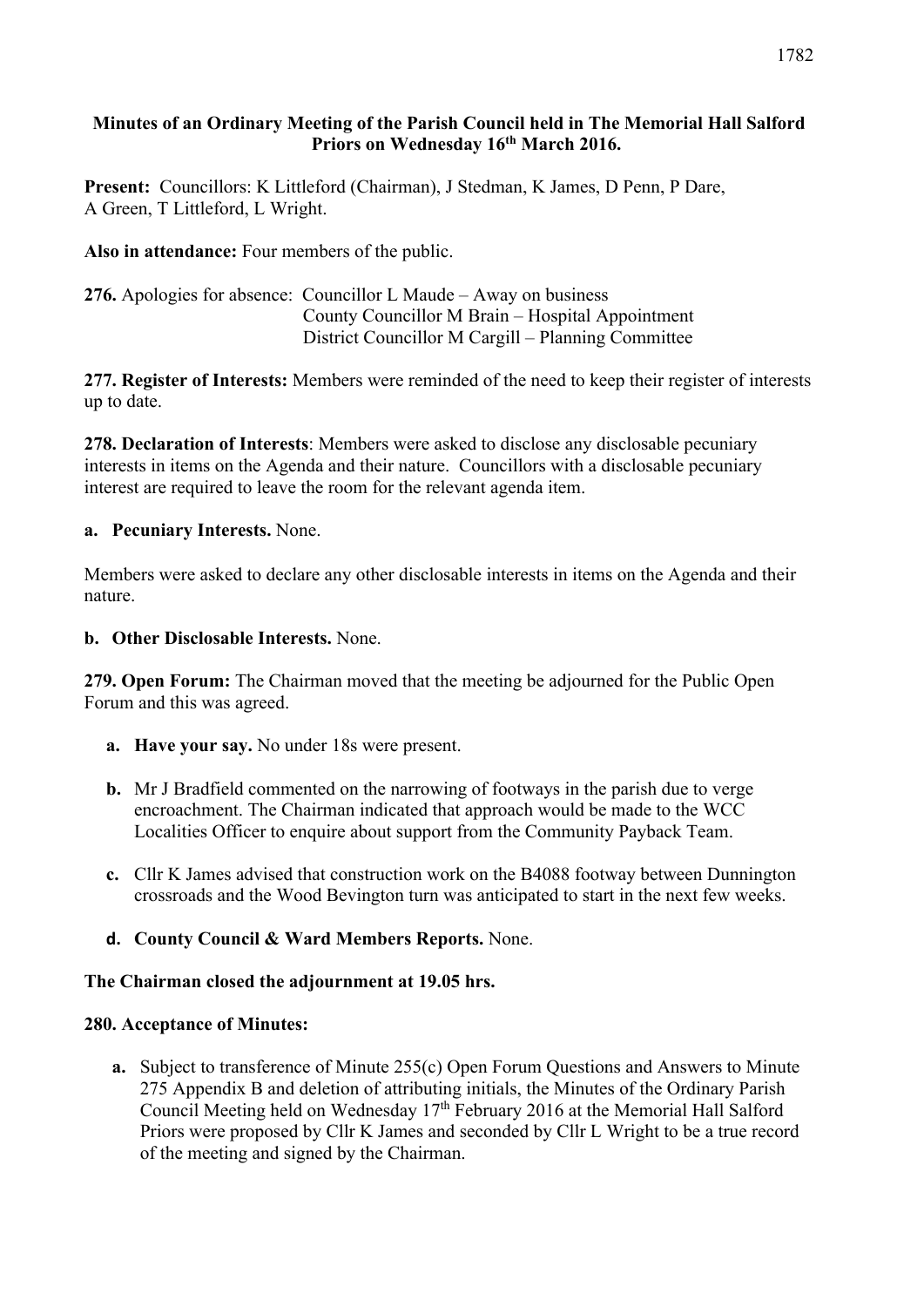# **281. Clerk's Progress Report:**

- **a. Road Surface Broom Lane.** The Clerk accompanied the WCC Street Works Inspector during an on-site visit to Broom Lane on Tuesday 15<sup>th</sup> February 2016. Contractors were instructed by the Street Works Inspector to return to carry out further satisfactory repair to 3 of the reported areas, one of which showed evidence of continual water leakage. Significant service cable exposure was observed in the roadside verge opposite the entrance to Dunnington Court Farm. The finding was reported directly to Western Power by the Street Works Inspector. Clerk to monitor
- **b. Playing Field Post Inspection Works.** Work completed; attention to adjust gate closure springs has been requested. Clerk to monitor.
- **c. Solar Light Battery Installation.** Await dry surface conditions. Clerk to monitor.
- **d. Gullies B4088 to Weethley Lodge.** Gully clearance carried out as far as the Wood Bevington turn. Observation received that remaining stretch to Weethley Lodge remained uncleared. Clerk to contact Localities Officer.
- **e. B4088 Gutter Debris Clearance Iron Cross to Dunnington Crossroads. Resolved.**
- **f. B4088 National Grid Manhole Iron Cross. Resolved.**
- **g. Fly Tipping Broom Lane.** Resolved but 2 further reports of Flying Tipping in Ennister Lane and Tothall Lane Dunnington. Reported by Clerk to SDC Street Scene References: 731758 and 731764. Clerk to monitor.
- **h. Streetlight Repair Saunders Road.** Repair carried out by Lighting Contractor. **Resolved.**
- **i. AL15 Kissing Gate Installation.** Gate delivery disputed by Ragley Estates. Clerk to liaise with SDC Rights of Way Officer and Ragley Home Farm Manager.
- **j. Verge repair Evesham Road (Berryfields).** Awaiting drier conditions. Clerk to monitor.

**282. Minerals Plan.** The Clerk reported that costs had been obtained from a leading Planning Consultancy for commissioning work to support the Parish Council in objecting to the inclusion of Site 7 Salford Priors in any future Warwickshire County Council's Minerals Plan.

- **a. Transport**. A Transport Assessment at three locations on School Road / Tothall lane. Circa £5000 plus VAT
- **b. Noise Assessment**. Circa £2000 plus VAT.
- **c. Environmental Impact Assessment.** An Environmental Impact Assessment is capable of examining, interacting and balancing a wide range of environmental issues. It's only by "scoping out" the irrelevant environmental issues that the EIA becomes manageable and viable as a planning document that carries weight. The type of issues to be "scoped in" the resultant Environmental Statement are:
	- **i.** Planning policy
	- **ii.** Air quality and vibration
- **iii.** Ecology
- **iv.** Landscape and visual impact
- **v.** Socio-economics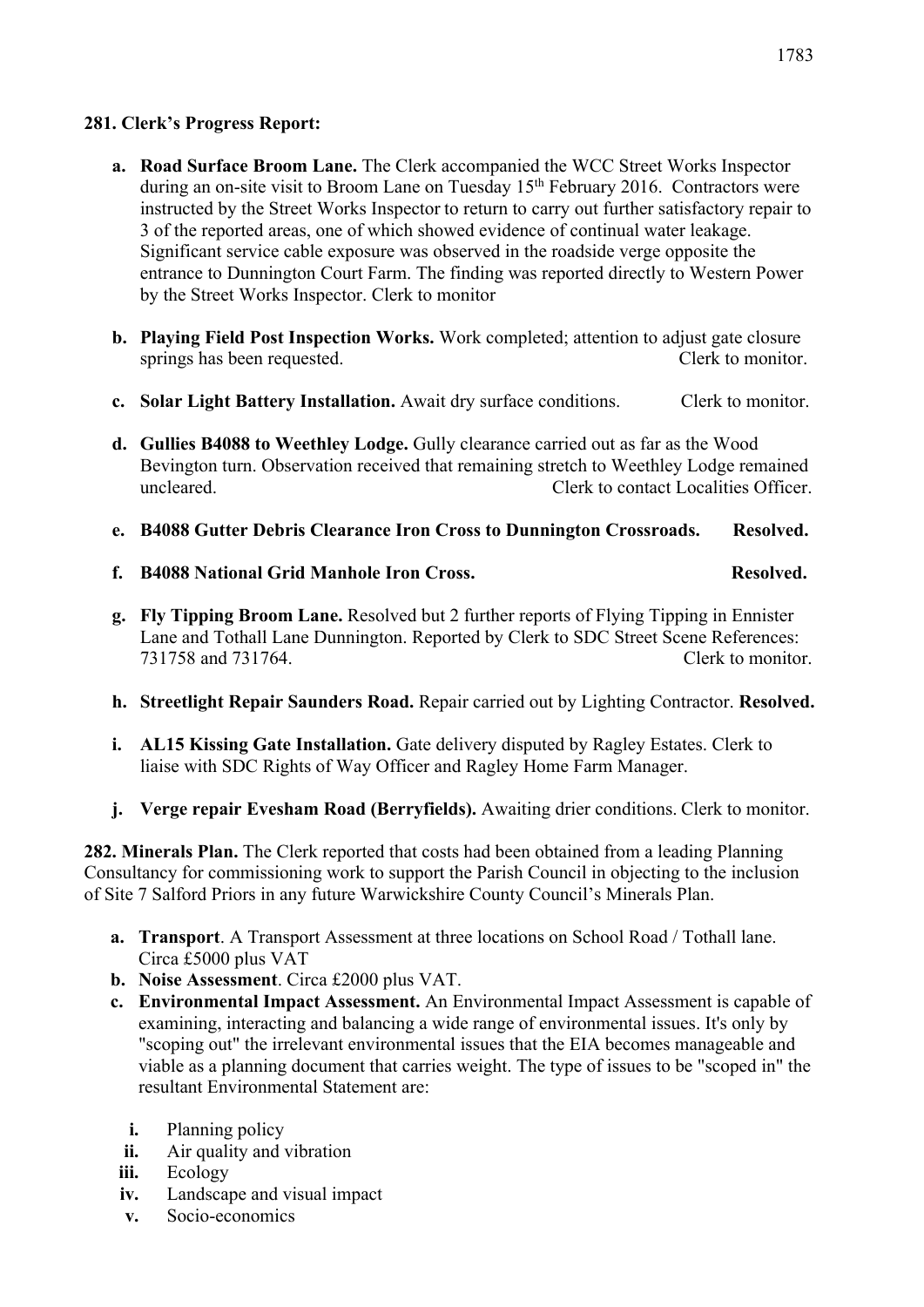- **vi.** Agricultural land classification
- **vii.** Hydrology and flood risk
- **viii.** Archaeology and cultural heritage
- **ix.** Lighting

The Transport Assessment and Noise Assessment can be commissioned as "stand alone" documents or just as chapters in an Environmental Statement or both.

An EIA involving gravel extraction will cost in the region of £40,000 plus VAT.

Recommended consultants: Ramboll UK Ltd - large environmental multi-disciplinary practice. M-EC, Ibstock LE67 6HP - Highways and Noise David Tucker Associates - Transport Resound Acoustics

The Council noted the Clerk's report.

**283. Neighbourhood Development Plan (NDP).** Cllr James informed the meeting that Mr Christopher Collison has been appointed as the Independent Examiner for the Draft Neighbourhood Plan. Mr Collison is a Chartered Town Planner who has held high profile national and regional positions. His appointment has been confirmed by the Stratford on Avon District Council.

An invoice had been received from Kirkwells for the sum of £1,656.00 for consultancy work in association with Regulation 14 Consultation and finalisation of the plan for submission to the District Council.

# **284. Planning General:** None

# **285**. **Planning Applications:**

**a. 16/00656/TREE.** Proposed: T1 Sycamore Tree Fell. At Kenley House, Station Road, Salford Priors. Evesham WR11 8UX. For Mr Brown. Case officer: Assistant Planner. Clerk to submit '**No Objection'** by 21 March 2016.

# **Amended/Additional Details**

- **b. 15/04274/VARY.** Proposed: Variation of condition 04 (approved plans) and 14 (location of CCTV cameras and their direction and field of vision) of planning permission15/00110/VARY which is a 'variation of condition 2 of planning permission ref. 14/02463/FUL for the 'Development of a Solar Park and associated ancillary infrastructure'. (Refers also to Planning Application 14/02463/FUL). At Salford Road, Pitchill, Salford Priors WR11 8SN. For: Mr Will Morgan. Case Officer: Erin Weatherstone. Clerk to submit '**No Representation'** by 24 March 2016.
- **c. 16/00269/FUL**. Proposed: Erection of single and two storey extensions. At: 4 Fern Close Cottages, Rushford, Evesham, WR11 8SL. For: Mr & Mrs Lewis Walters. Case Officer: Ian Guffick. Clerk to submit **'No Representation'** by 17 March 2016.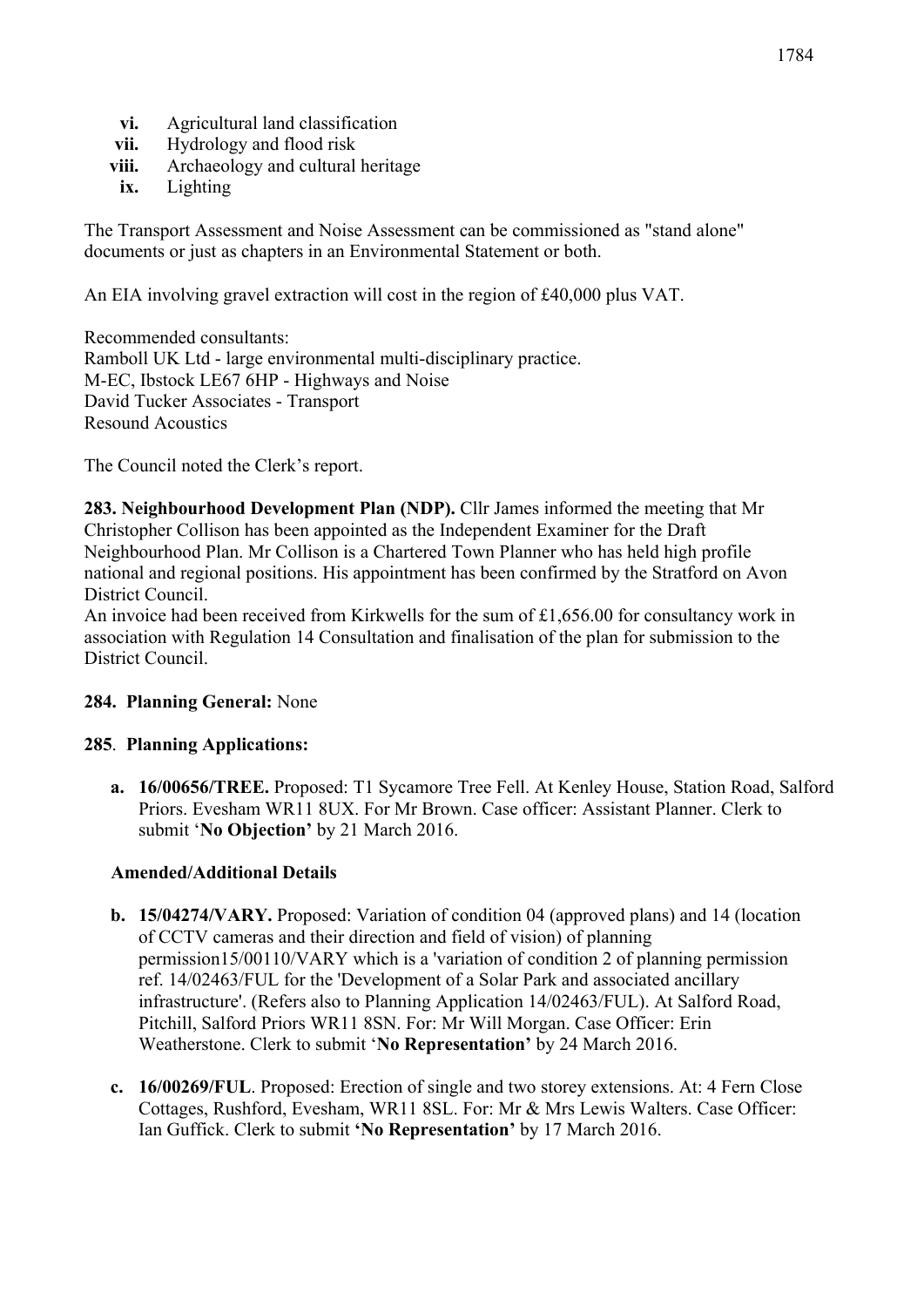#### **Planning Decisions**

**d. 15/03761/FUL.** Erection of a single story extension to the rear of the church to provide meeting room facilities. At: St Matthews Church, Station Road, Salford Priors. For: Mr Peter Penney. **Planning Permission Refused.** Noted by Council.

#### **286. Enforcement Issues:** None.

#### **287. Playing Field:**

**a.** Monthly Inspection. Inspection carried out on 26<sup>th</sup> February 2016. Report of a broken spring mechanism to U14 area gate nearest to skate ramps. Clerk to liaise with Amenity Contractor to restore gate closure mechanism. (See Minute 281(b) above).

**b. Playing Field Equipment.** The Clerk provided outline of MUGA purchase/installation quotations provided by 4 leading sports equipment suppliers. These details would be evaluated in a separate meeting of the Playing Field Working Group. Council members would be notified of recommendations arising. Clerk to liaise arrangements for a Working Group meeting.

#### **288. Highways:**

- **a. Lengthsman Job Progress.** Completed side out School Road footway from the school to Ban Brook Road turn. Junction St Matthews Close/Ridsdale Close, levelled out damaged verge caused by heavy vehicle.
- **b. Lengthsman Tasks March into April.** From Ban Brook Road turn to Bus Shelter, continue side out/clear growth overhang and debris back kerb stone on hedge side and disperse arisings into bottom of hedge.
- **c. Highways (Lighting).** The Clerk provided outline of Western Power and WCC Highways (Lighting) costs for street light posts and LED down lighting installations in School Avenue and Ban Brook Road. These details would be discussed in a separate meeting of the Street Light Working Group. Council members would be notified of recommendations arising. A meeting of the Street Light Working Group would take place in the Parish Office on Wednesday 23rd March 2016 at 7.30pm.

#### **289. Amenities:**

- **a. Garden Allotment Plots 4 & 5.** The Clerk had written to the tenant of Garden Allotment Plots 4 & 5 regarding removal of accumulated debris and paving slabs from these areas. He outlined the nature of a brief unplanned conversation with the tenant. Proposed by Cllr K James, seconded by Cllr K Littleford and agreed by all Councillors that the scheduled date for clearance of Plots 4 & 5 should be met.
- **b. Amenity Contract Working Group.** Arrangements had been agreed for the Amenity Contract Working Group to meet at the Parish Office on Thursday 14th April 2016 at 6.00pm.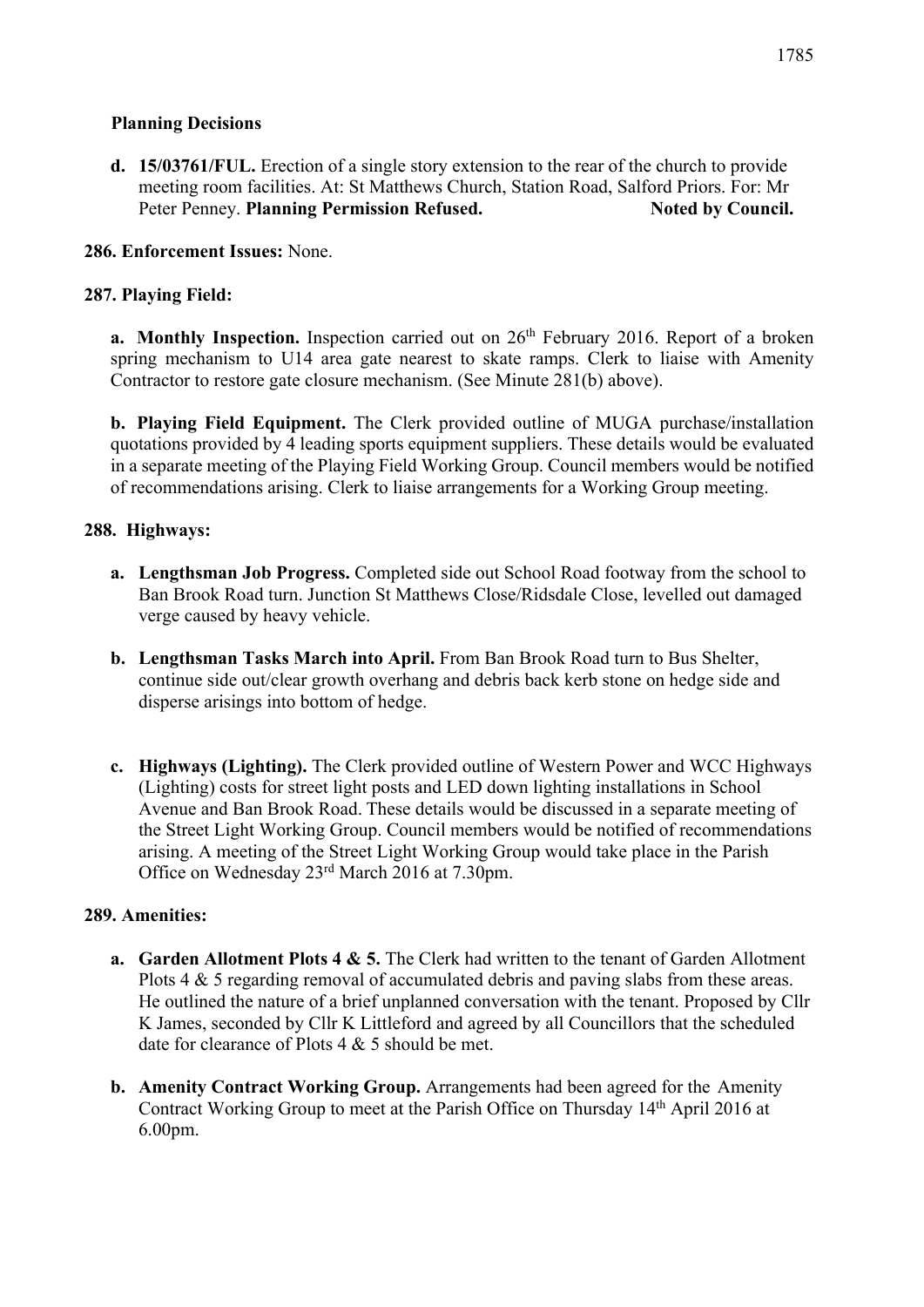# **290. Community:**

- **a. The Queen – 90th Birthday Celebrations.** The Chairman reported a meeting of the 90th Birthday Celebrations Working Group had been held on Monday 14<sup>th</sup> March 2016. Updates arising from this meeting were outlined. These included notification of:
	- Participation by representatives from Salford Priors Branch of the Royal British Legion, the Salford Priors Against Gravel Extraction (SPAGE) Group and Stratford upon Avon Hospice Branch Members.
	- Grant of Temporary Event License
	- Commencement of sale of tickets for the Grand Raffle

 The next meeting of the Working Group will be held in the Eddie Clark Suite on Monday 4th April at 7.30pm.

**b. Communication Development Group.** Cllr L Maude was unable to attend the meeting this evening but had overseen change of salfordpriors.gov.uk domain with Names.co.uk. Arrangement of further change from Webculture services was anticipated.

# **291. Rights of Way:**

- **a.** Cllr D Penn advised the Council that during the preceding period he had not received report of difficulty concerning Rights of Way.
- **b.** The Clerk gave report concerning 'kissing gate' installation at the entrance to AL15 leading from Tothall Lane Dunnington. Ragley Estates office had replied stating that they had not received the item reportedly delivered in October 2015. In contrast, the WCC Rights of Way Officer confirmed its delivery to Weethley Farm. Clerk to liaise with both parties to resolve the discrepancy.

# **292. Matters raised by Councillors:**

**a.** Cllr LWright commented on the unsatisfactory nature of email response from Stratfordon-Avon District Council Environmental Health Department to the Clerk's submission reporting drainage/sewerage problems at the Severn Trent facility alongside the public Right of Way between Broom Lane and Tothall Lane Dunnington. The Clerk subsequently spoke to the local area Severn Trent Manager who had relayed enquiry to the Severn Trent Regional Engineer about Dunnington Pumping Station project proposals targeted for 2017.

Response informed that flow monitoring in the catchment area highlighted problems which were greater than anticipated. Results of a review regarding a solution, its costs and its priority was expected to be available in May 2016. A proposal arose for the Regional Engineer and the Local Area Manager to meet with Parish Councillors to explain the issues directly.

Clerk to liaise to arrange presentation in the Open Forum section of the June 2016 Ordinary Parish Council Meeting which would be rearranged to take place in the Baptist Church Hall Dunnington. Local residents were to be advised of the meeting and the Severn Trent presentation. Opportunity to be updated on Severn Trent sewage system installation in the Pitchill, Rushford and Iron Cross areas would also be explored.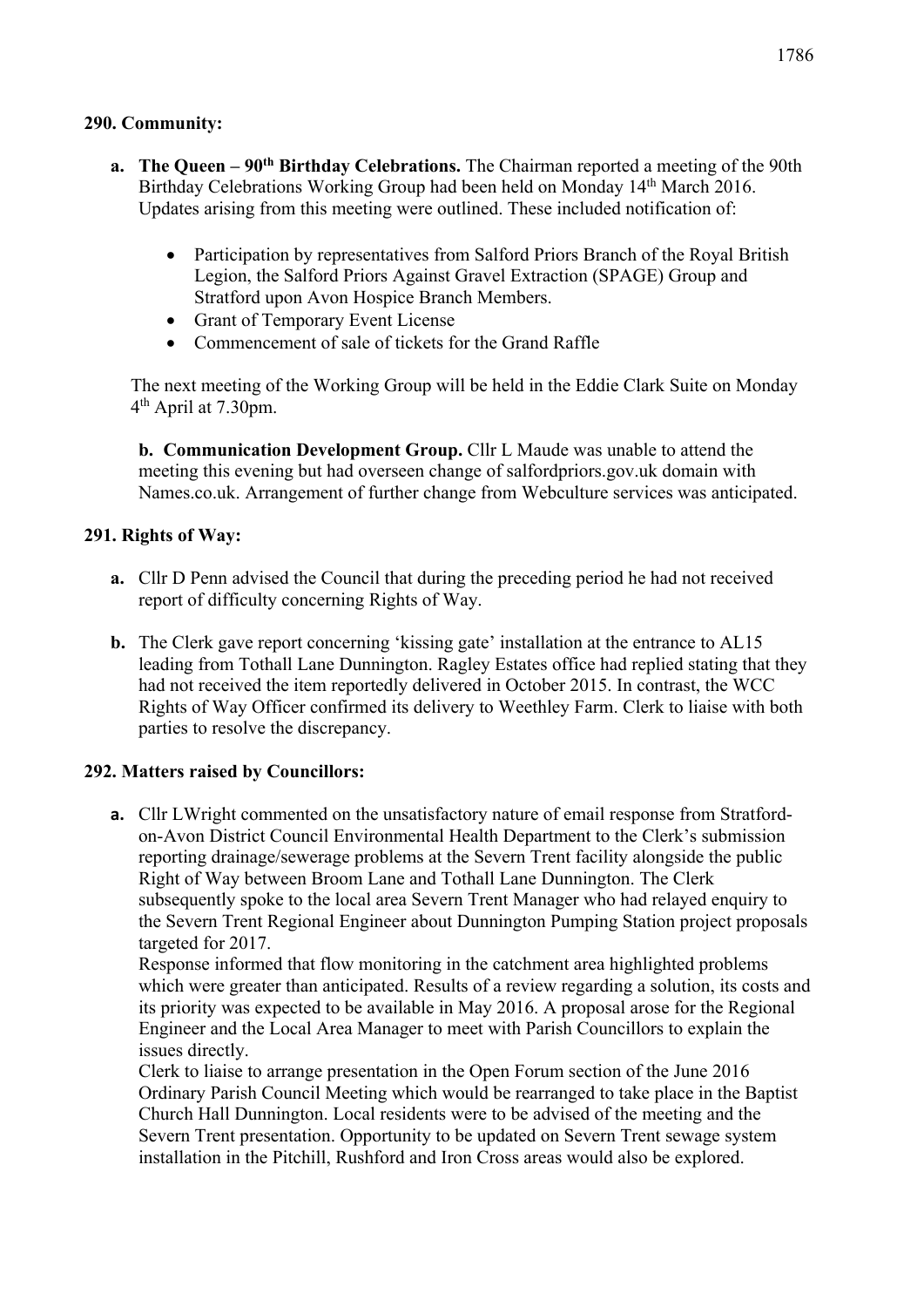# **293. Consideration of Correspondence Received**

# **a.** South Worcestershire Development Plan Adoption. Noted by Council.

- **b. Salford Priors Parish Council - Calendar of Meetings 2016/17.** The Ordinary Parish Council Meeting planned for 15<sup>th</sup> June 2016 was to be rearranged to take place in the Baptist Church Hall Dunnington. (See Minute 292(a) above).
- **c. Angus Fruits HGV Movements and Packing Shed Hours of Operation.** Complaints and observations associated with Angus Fruits activities at the Orchard Farm Packing Station had been raised by local residents. These concerned hours of operation, levels of noise, speed and number of HGV movements on Station Road and School Road. Councillors debated a variety of factors relating to the history of operations at Orchard Farm and the level and frequency of issues faced by residents in the area. It was agreed that Cllr K James and the Clerk would research relevant planning and other documents linked to operations at Orchard Farm and report back to Council Members at the Parish Council meeting in April 2016.
- **d. Speaker Invitation to Annual Parish Meeting.** Mr Bob Church, Rural Crimes Co-ordinator Stratford on Avon District Council, had kindly accepted invitation to give a presentation at the Annual Parish Meeting on 27<sup>th</sup> April 2016. Clerk to liaise final details.

# **294. Correspondence for Information only.** None tabled.

# **295. Finance:**

# **General:**

- **a. Internal Auditor FY 2015/16.** Appointment of Mr Geoff Bradley to undertake duties of Internal Auditor for Salford Priors Parish Council accounts end of FY 2015/16 was proposed by Cllr K James, seconded by Cllr L Wright and agreed by all Councillors.
- **b. NPOWER unmetered supply.** Council members evaluated a range of costings of NPOWER unmetered supply Contracts applicable from April 2016. Acceptance of a 2 year Fixed Term Contract was proposed by Cllr K James, seconded by Cllr L Wright and agreed by all Councillors. Clerk to progress contract acceptance document.
- **c. HMRC Response to PAYE.** No response had been received from HMRC Dispute Team concerning their Letter dated 4<sup>th</sup> December 2015 re' PAYE underpayment FY 2013/14.

# **Payments**

- **d.** The council gave consideration and approval of the payments listed in Appendix A. Proposed by Cllr K James, seconded by Cllr A Green and agreed by all Councillors.
- **e.** It was agreed that Cllrs K James and L Wright would sign cheques for payments listed in Appendix A (Minute 298).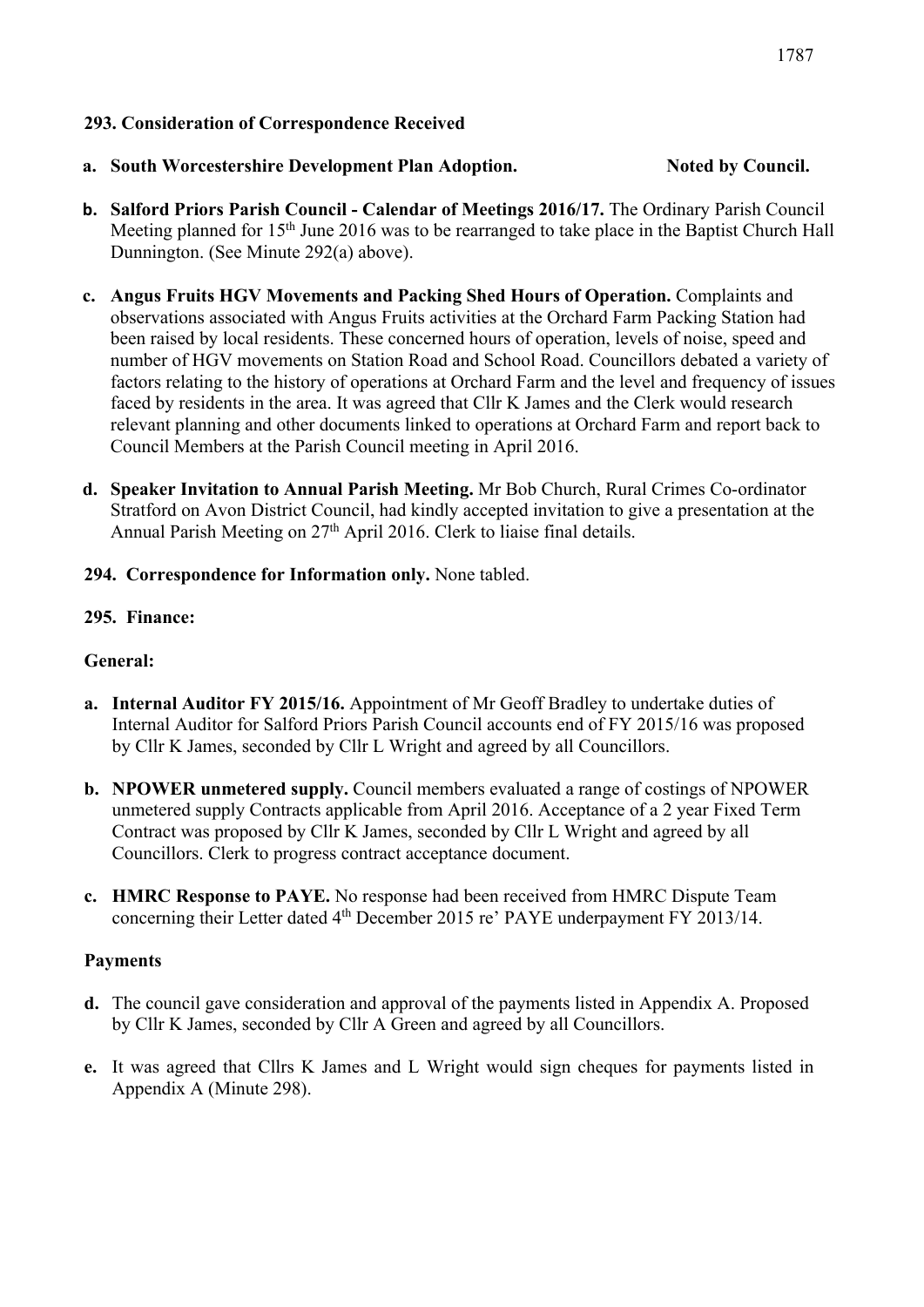**f.** The Council noted the Lloyds Bank Deposit Account balance and Current Account balance reconciled with the Lloyds Bank Current Account statement Number 22and Deposit Account Statement 4 issued 1<sup>st</sup> March 2016.

| Lloyds Deposit Account: £50,006.24 |            |
|------------------------------------|------------|
| Lloyds Current Account             | £34,852.79 |
| <b>Total Fund Balance</b>          | £84,859.03 |

#### **296. Date of Next Meeting:**

- **a.** Council confirmed the date of the next Ordinary Parish Council Meeting on Wednesday 20th April 2016 at 7.00pm in The Memorial Hall Salford Priors.
- **b.** Council confirmed the date of the Annual Parish Meeting on Wednesday 27th April 2016 at 7.00pm in The Memorial Hall Salford Priors

# **297. Closure of Meeting:**

The Chairman closed the meeting at 20.35 hrs.

Chairman: **Example 20** Chairman: **Example 20** Chairman: **Example 20** Chairman: **Example 20** Chairman: **Example 20** Chairman: **Example 20** Chairman: **Example 20** Chairman: **Example 20** Chairman: **Example 20** Chairman: **Exam**